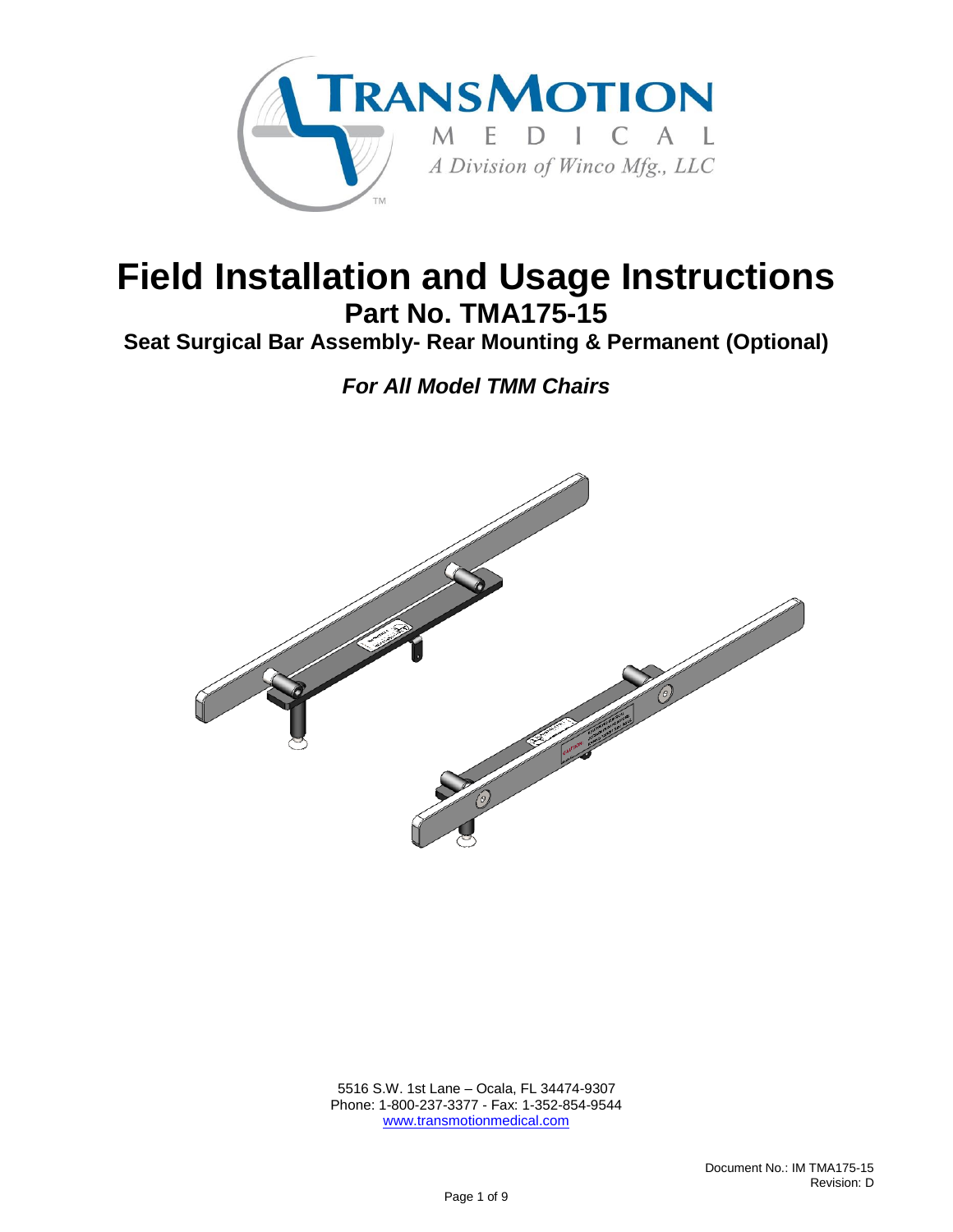# **TABLE OF CONTENTS**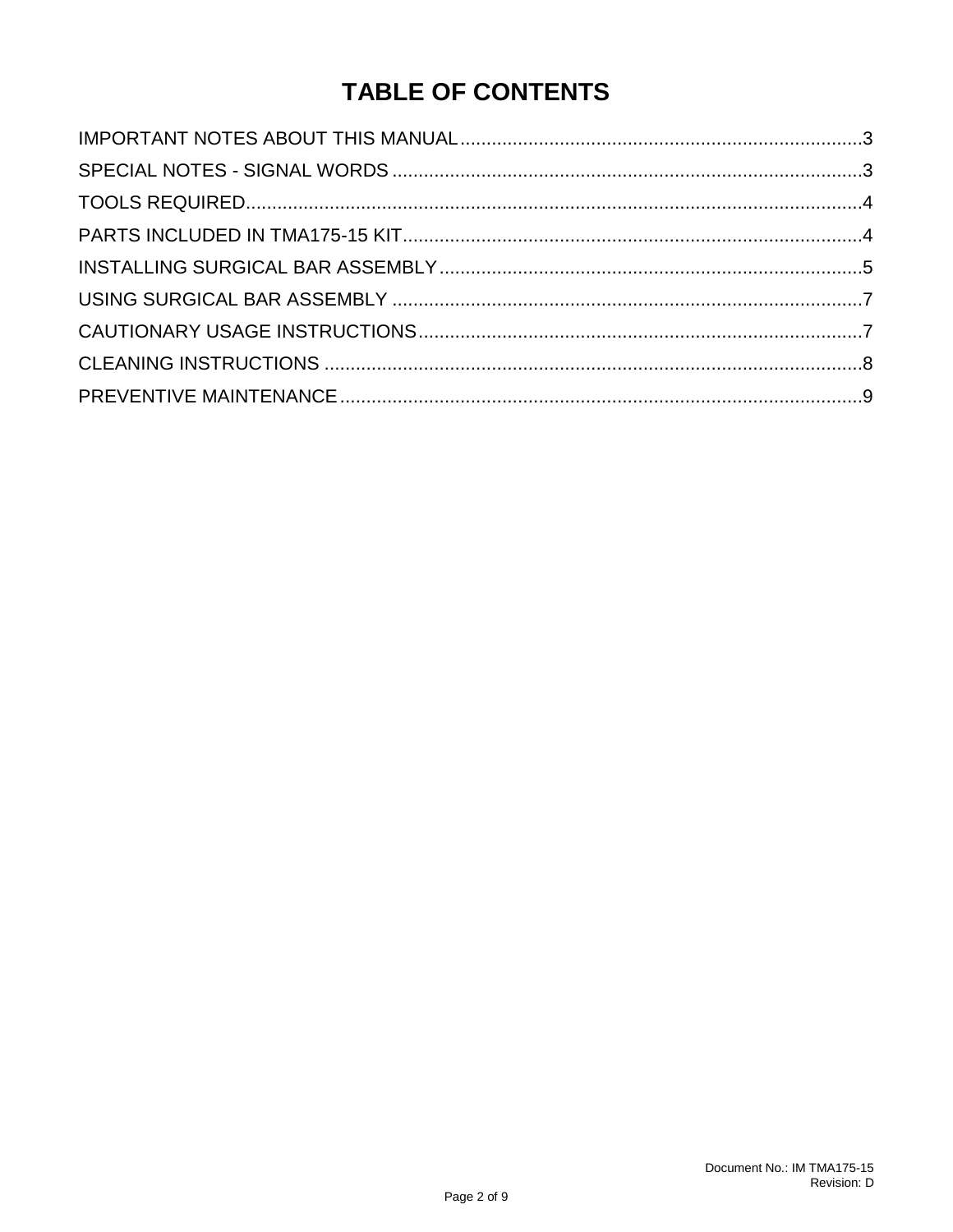### <span id="page-2-0"></span>**IMPORTANT NOTES ABOUT THIS MANUAL**

This Field Installation and Usage Instruction document is designed to assist you with installation of the TransMotion Medical Product. Carefully read this document thoroughly before using the equipment or doing service/maintenance on it. If you are unable to understand the WARNINGS and CAUTIONS and instructions, contact TransMotion Medical customer service before attempting to operate or service the equipment otherwise injury or damage may result.

To assure safe operation of this device, it is essential that methods and procedures be established for educating and training staff on the safe and effective operation of the product.

TransMotion Medical reserves the right to change specifications without notice.

The information contained in this document is subject to change without notice.

Specifications listed are nominal and may vary slightly from unit to unit due to tolerance variations.

Photographs and illustrations contained within this document may not depict exactly the model you have. This document can cover many closely related models.

### <span id="page-2-1"></span>**SPECIAL NOTES - SIGNAL WORDS**

Signal words are used in this manual and apply to hazards which could result in injury or property damage. The following is a definition of those signal words as used in this document:

#### A DANGER

Indicates an imminently hazardous situation which, if not avoided, will result in death or serious injury.

#### **AWARNING**

Indicates a potentially hazardous situation which, if not avoided, could result in death or serious injury.

#### **ACAUTION**

Indicates a potentially hazardous situation which, if not avoided, may result in minor or moderate injury. It may also be used to alert against unsafe practices or potential property damage hazards.



Provides important information, makes special instructions clearer, or provides service personnel information to make maintenance easier.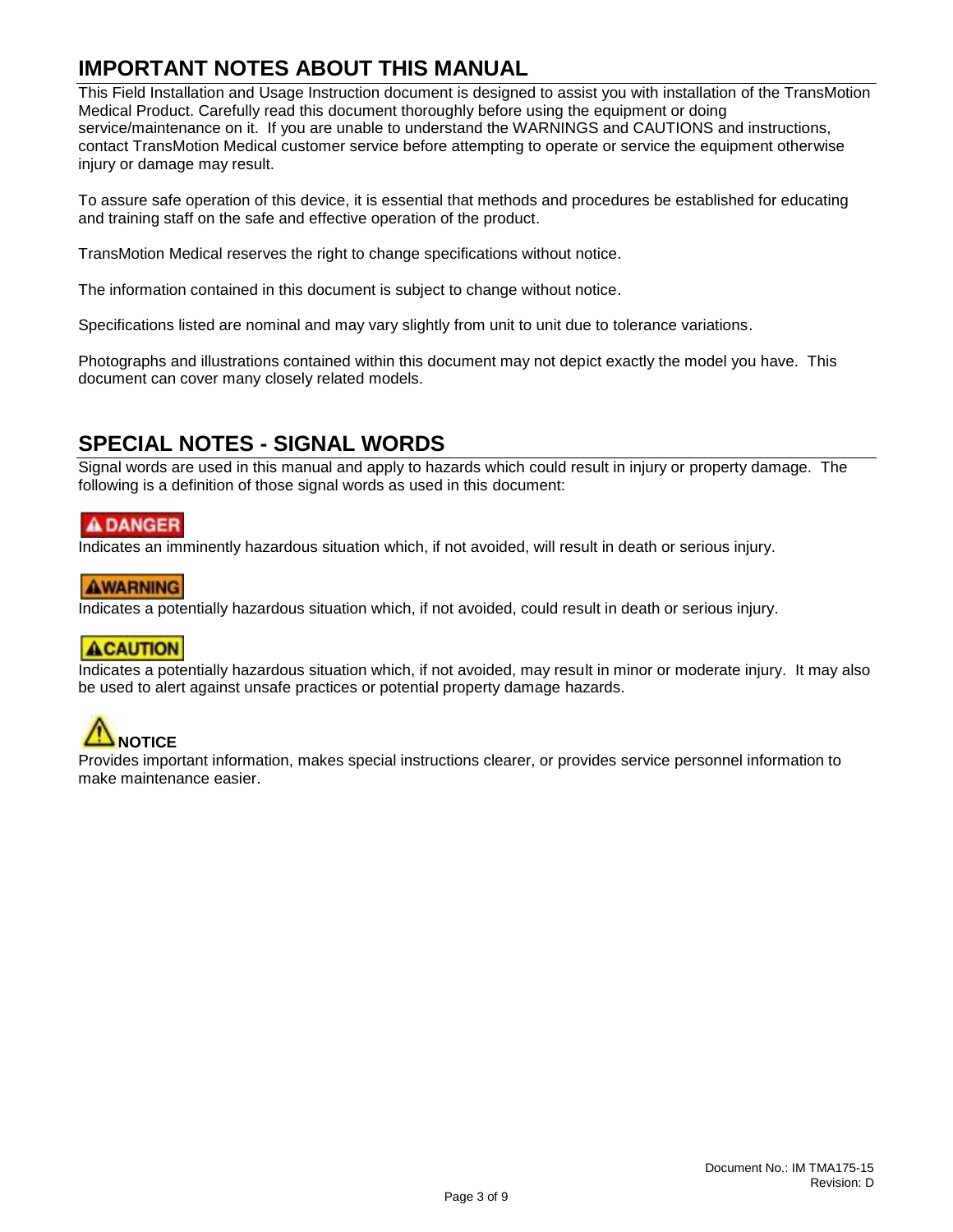## <span id="page-3-0"></span>**TOOLS REQUIRED**



Hammer Center Punch Tool (with rounded tip) 3/16" Hex Key

# <span id="page-3-1"></span>**PARTS INCLUDED IN TMA175-15 KIT**

#### **Verify that you have all the parts shown. If not, contact TMM Service at 1-800-237-3377.**

(2) Surgical Bar Assemblies (2) 5/16-18 Flat Head Screws

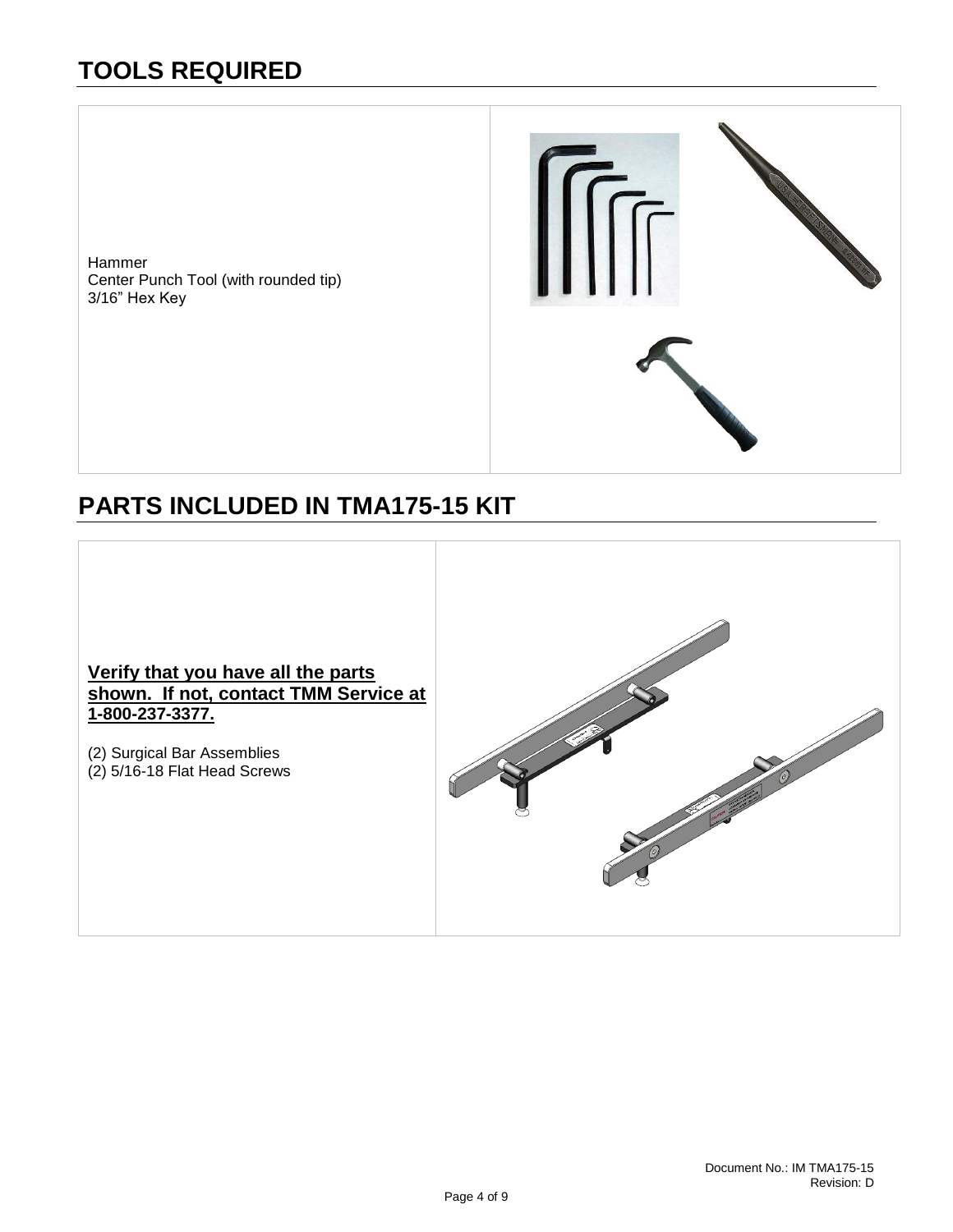## <span id="page-4-0"></span>**INSTALLING SURGICAL BAR ASSEMBLY**



Document No.: IM TMA175-15 Revision: D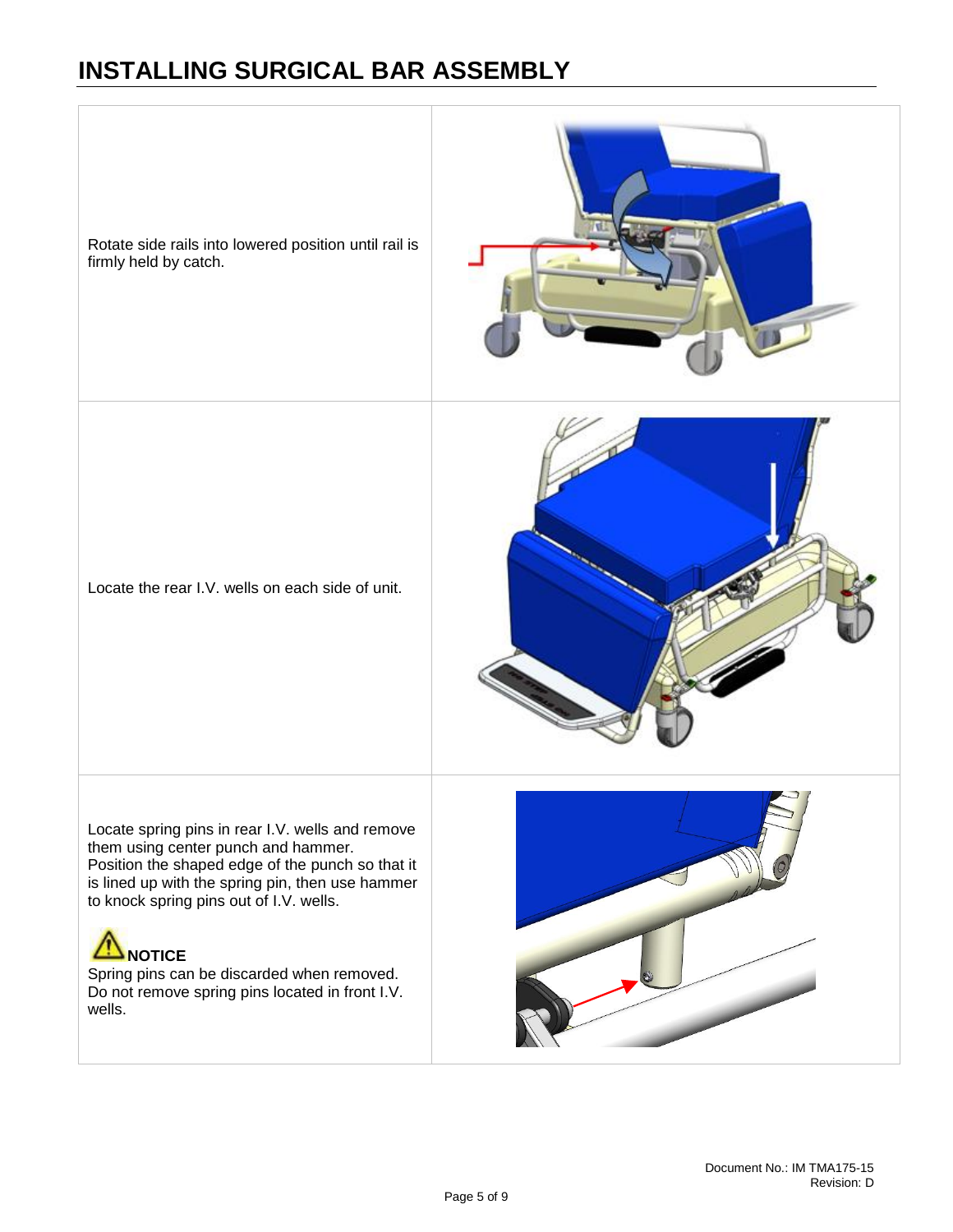Align posts in surgical bar assembly with rear I.V. wells in TMM chair seat section and insert.

# **NOTICE**

Ensure front bracket of surgical bar assembly is secure around seat weldment.

If permanent mounting is desired, Apply 242 Loctite to bottom of flat head screw and insert screws using 3/16" hex key into bottom of I.V. wells on both sides of chair to secure surgical bar assembly in place.



Side rails may still interfere with surgical bar assembly when rails are in the "Up" position.

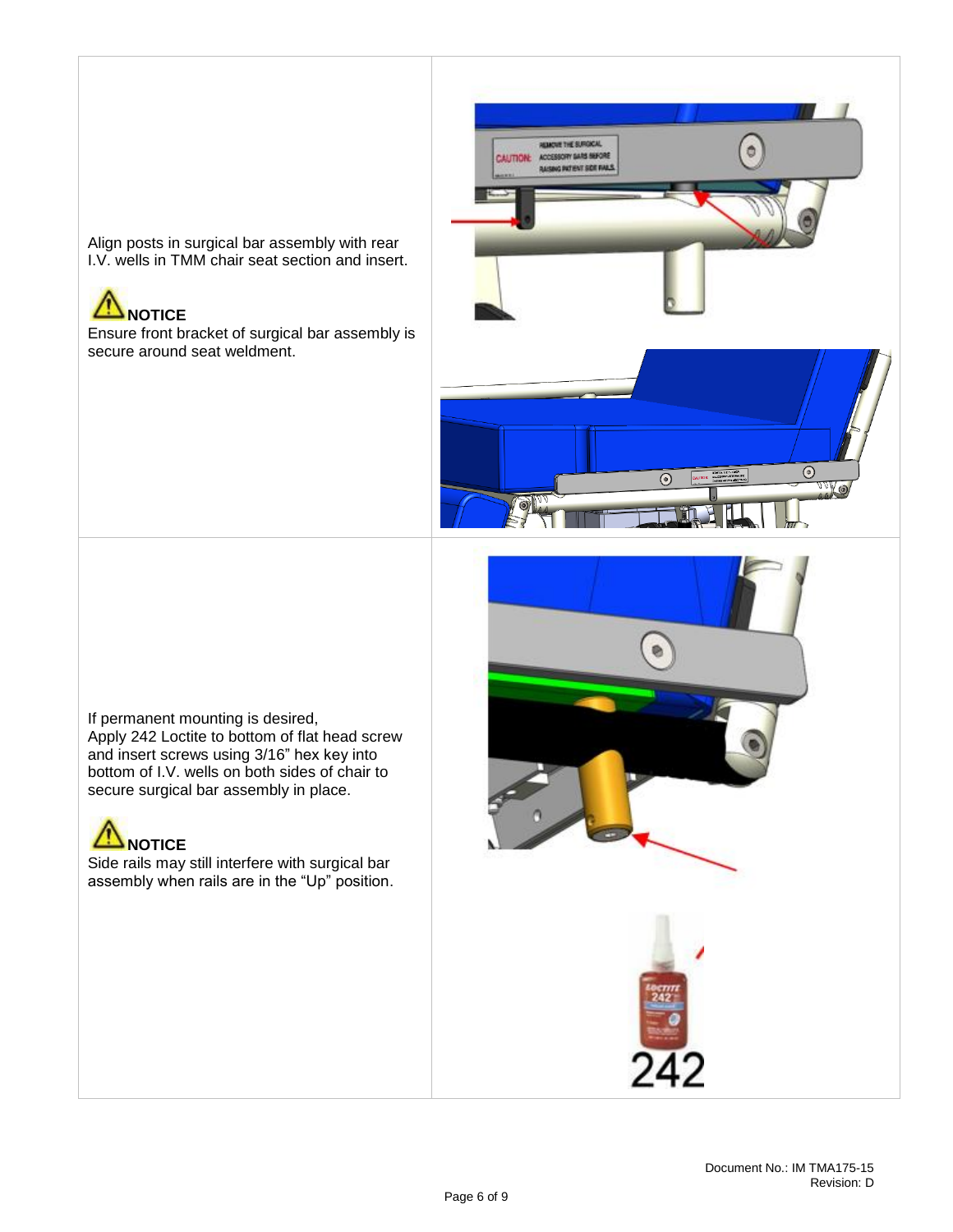<span id="page-6-0"></span>Use surgical bar assembly by securely mounting equipment or tools to surgical bars as needed.

#### **ACAUTION**

To prevent personal injury to medical personnel and/or patient, use caution when raising side rails to ensure fingers or other body parts do not get pinched between surgical bar and side rail.



### <span id="page-6-1"></span>**CAUTIONARY USAGE INSTRUCTIONS**

When using this accessory, please follow these cautionary usage instructions:

**ACAUTION** TO PREVENT PERSONAL INJURY TO MEDICAL PERSONNEL AND / OR PATIENT, ENSURE **SURGICAL BAR ASSEMBLY IS PROPERLY INSTALLED AND SECURELY ENGAGED PRIOR TO TRANSPORTING PATIENT / CHAIR, AND PRIOR TO USE.**

 $\overline{\textbf{ACAUTION}}$ THE MAX WEIGHT OF EACH SEAT SECTION SURGICAL RAIL IS 100 POUNDS. TO PREVENT **PERSONAL INJURY TO PATIENT, DO NOT MOUNT EQUIPMENT WEIGHING MORE THAN 100 POUNDS TO THE SURGICAL RAIL. WEIGHT OF PATIENT PLUS WEIGHT OF ANY EQUIPMENT MOUNTED TO THE CHAIR SHOULD NOT EXCEED THE WEIGHT CAPACITY OF TRANSMOTION MEDICAL STRETCHER-CHAIR.**

**ACAUTION** ONLY EQUIPMENT APPROVED BY TRANSMOTION MEDICAL IS TO BE MOUNTED ON THESE **SURGICAL RAILS. TRANSMOTION MEDICAL IS NOT RESPONSIBLE FOR DAMAGE, AND ASSUMES NO LIABILITY, CAUSED BY THE USE OF UNAPPROVED EQUIPMENT. APPROVED MEDICAL EQUIPMENT INCLUDES ANY TOOLS, INSTRUMENTS, OR SCOPES THAT ARE COMPATIBLE WITH A .365" THICK BY 1.125" WIDE SURGICAL RAIL.**

#### **ACAUTION**

**ASSIST PATIENTS AS THEY ENTER OR EXIT THE DEVICE AROUND THE SURGICAL BAR ASSEMBLY TO PREVENT PATIENT INJURY.**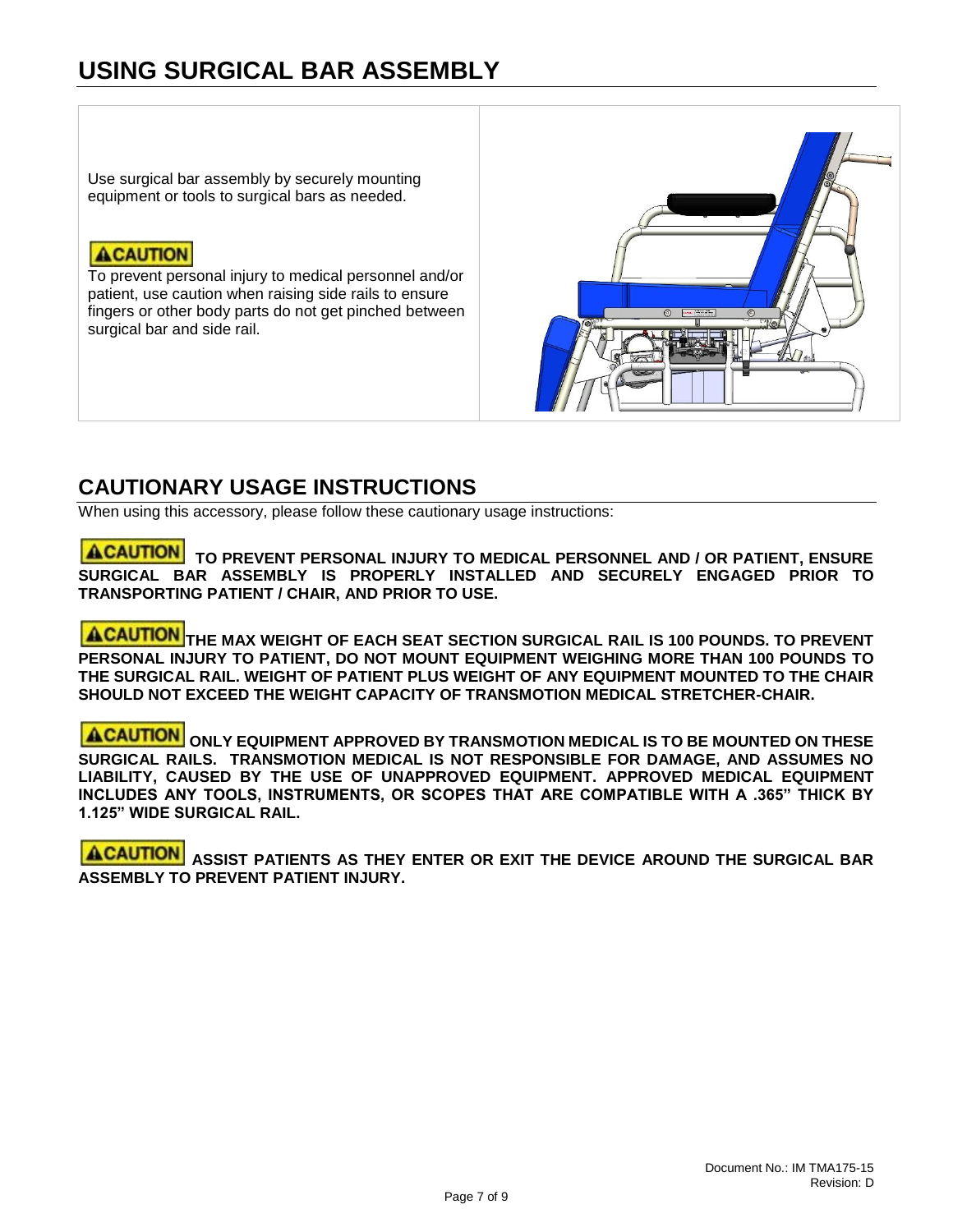## <span id="page-7-0"></span>**CLEANING INSTRUCTIONS**

# **ACAUTION** STEAM AND/OR PRESSURE CLEANING CHAIR WILL VOID WARRANTY

| <b>COMPONENT</b>                                 | <b>FREQUENCY</b>                                       | <b>PROCEDURE</b>                                   | <b>CLEANING</b>                                              | <b>COMMENT</b>                                        |
|--------------------------------------------------|--------------------------------------------------------|----------------------------------------------------|--------------------------------------------------------------|-------------------------------------------------------|
|                                                  |                                                        |                                                    | ⋇<br><b>AGENT</b>                                            |                                                       |
| All Rails and Painted<br>Metal                   | As required/in<br>accordance with<br>facility policies | Wipe with damp<br>cloth and allow to<br>air dry    | Facility approved<br>detergents,<br>disinfectants &<br>water | Check for chipped<br>paint/chrome                     |
| <b>Base Cover</b>                                | As required/in<br>accordance with<br>facility policies | Wipe with damp<br>cloth and allow to<br>air dry    | Facility approved<br>detergents,<br>disinfectants &<br>water | Check for peeling or<br>missing labels                |
| Actuators and<br><b>Battery Pack</b>             | As required/in<br>accordance with<br>facility policies | Wipe with damp<br>cloth and allow to<br>air dry    | Facility approved<br>detergents,<br>disinfectants &<br>water | Clean exterior<br>surfaces only with<br>minimal water |
| Pendants                                         | As required/in<br>accordance with<br>facility policies | Wipe with damp<br>cloth and allow to<br>air dry    | Facility approved<br>detergents,<br>disinfectants &<br>water | Clean exterior<br>surfaces only with<br>minimal water |
| <b>All Other Surfaces</b>                        | As required/in<br>accordance with<br>facility policies | Wipe with damp<br>cloth and allow to<br>air dry    | Facility approved<br>detergents,<br>disinfectants &<br>water | Check for damage                                      |
| <b>TransMotion</b><br><b>Medical Accessories</b> | As required/in<br>accordance with<br>facility policies | Wipe with damp<br>cloth and allow to<br>air dry    | Facility approved<br>detergents,<br>disinfectants &<br>water | Check for damage                                      |
| 3rd Party<br>Accessories                         | As required/in<br>accordance with<br>facility policies | Consult manual provided by accessory manufacturer. |                                                              |                                                       |

\* Use of Facility approved detergents and disinfectants must comply with the instructions provided by the manufacturer(s) of those products.